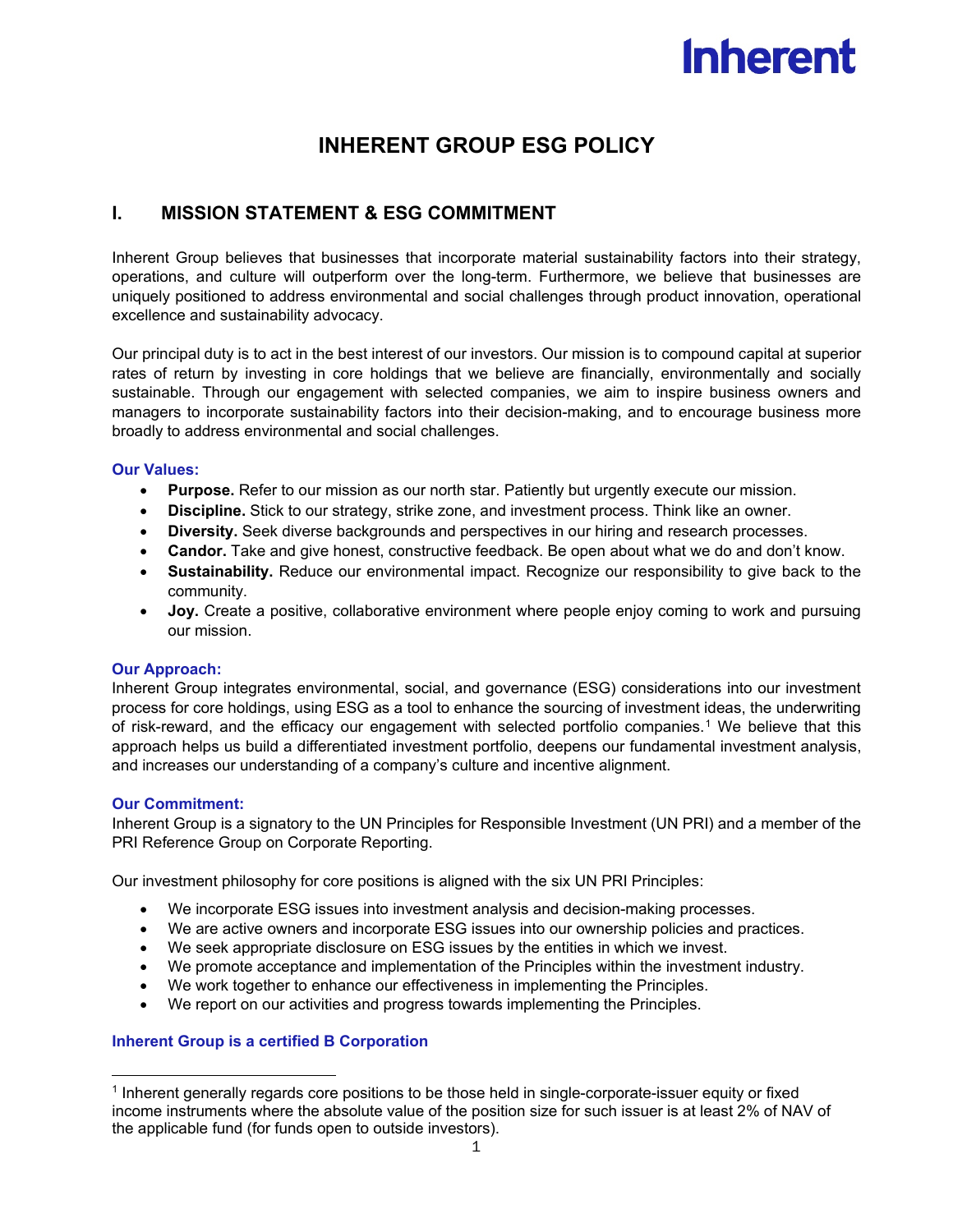As a B Corporation, we have formally committed to consider our firm's impact on a broad range of stakeholders—including our investors, the local community, the environment, and employees—and to maximize our positive impact on society as a whole. We completed a comprehensive evaluation of our operations and business impact. The firm is subject to physical site reviews and, every three years, full recertification. The company's B Impact Report is available online a[t bcorporation.net/directory/inherent-group.](https://bcorporation.net/directory/inherent-group) We decided to become a B Corp to lend support to the growing global movement of more than 3,000 B Corps that focus on more than just financial returns to their owners and because we wanted to undertake the same sort of policy-setting, operational, and business improvements that we encourage our portfolio companies to pursue.

#### **Inherent Group is a founding signatory of the Net Zero Asset Managers initiative ("NZAM")**

NZAM currently represents over [2](#page-1-0)73 signatories managing over \$61T in assets.<sup>2</sup> In our first target submission, we have committed to reduce the attributed CO<sub>2</sub>-equivalent ("CO2e") emissions per invested dollar for covered AUM (a) by 50% by 2030 versus a 2019 baseline and (b) to net zero by 2040. Covered AUM is initially 74% of the firm's AUM, and our intent is to increase this to 100% in due course. Our plan is consistent with the goal of the Paris Agreement to limit global warming to 1.5 °C, which will require aggressive action by companies, investors, and governments globally. As the scope of various regional and national CO2e compliance regimes expands globally, more companies adopt Paris-aligned net zero targets, and CO2e allowances and voluntary offsets increase in price, we believe that even greater attention to the CO2e footprint of our portfolio will contribute to better investment performance. We have already made significant progress towards our targets. The firm's first target submission is available online at https://www.netzeroassetmanagers.org/NZAM-Progress-Report.pdf. In addition, the firm is considering plans for various CO2e-neutral investment products.

## **II. 360° ESG INTEGRATION**

#### **WHAT WE OWN**

Long-term thinking is a critical feature of ESG-integrated investing, a core value at Inherent Group, and a key component of our investment approach. We seek to identify investable ESG themes that can affect asset prices for core positions over the next three to five years. These themes are often aligned with the United Nations Sustainable Development Goals (SDGs).

#### **Investable SDGs we prioritize:**

- Goal 3: Good Health and Well-Being
- Goal 4: Quality Education
- Goal 5: Gender Equality
- Goal 7: Affordable and Clean Energy
- Goal 9: Industry, Innovation, and Infrastructure
- Goal 11: Sustainable Cities and Communities
- Goal 13: Climate Action

## **HOW WE INVEST**

ESG analysis is integrated in the investment process and conducted by the investment team in tandem with fundamental analysis for core positions. We use ESG as a tool, where relevant for core positions, in various ways, including: $^3$  $^3$ 

 $\overline{\phantom{a}}$ 

<sup>2</sup> Source: https://www.netzeroassetmanagers.org/.

<span id="page-1-0"></span> $^3$  The investment frameworks described herein illustrate how Inherent may implement the investment strategy and processes with respect to core positions (as defined above). No representation is made that such frameworks are implemented in all respects with regard to every position in any fund managed by Inherent; such frameworks are not applied to certain positions, including but not limited to smaller positions and certain hedges, indices, and baskets.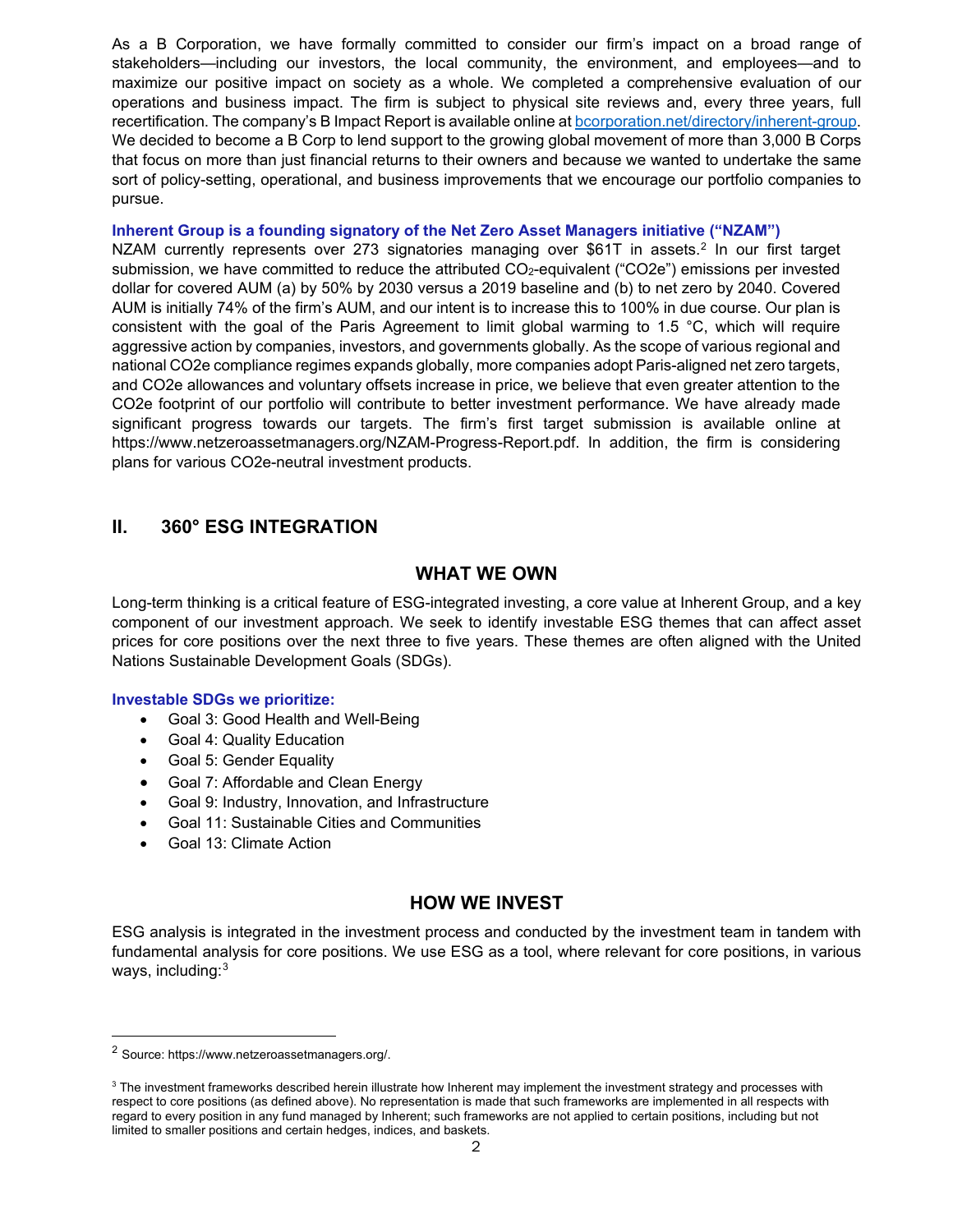Seek compelling investment opportunities aligned with SDGs

Identify investable dislocations & ESG engagement opportunities

#### **SOURCING UNDERWRITING ENGAGEMENT**

Identify financially material ESG risks & opportunities

Proprietary ESG analysis and culture assessment

ESG action plan focused on material sustainability issues

Collaborate with management of selected companies on action plan goals

#### **REPORTING & MONITORING**

Track progress & hold management accountable

Report on progress to investors

#### **Underwriting & Financial Materiality**

We believe strong performance on financially material ESG factors can reduce a company's cost of capital, reduce the risk of unforeseen liabilities, and improve productivity. Our assessment of financial materiality is company-specific and determined by our proprietary research and tools. This assessment is informed by the industry-specific Sustainable Accounting Standards Board (SASB) standards where applicable.

As part of the underwriting process for core positions, we seek to analyze a company's performance on financially material ESG matters versus its peers.

For core positions, material ESG issues may include, but are not limited to:

- Pricing of externalities (e.g., carbon and water)
- Resource intensity
- Diversity, inclusion, and talent retention
- Workforce health and safety
- Alignment of financial incentives
- Board and management quality and accountability

#### **Engagement**

Inherent Group is an active stakeholder that seeks to engage with selected portfolio companies on ESG performance, reporting, and progress. We engage with selected companies with the goal of increasing the sustainability of the enterprise and improving financial results.

Engagement topics may include:

- Integration of material ESG considerations into business strategy and operations
- Development of Paris-aligned net zero CO2e strategies
- Externality pricing strategy (e.g., carbon, water, sulfur dioxide)
- Transparency and consistent reporting of material ESG targets and performance
- Executive compensation alignment
- Regulatory compliance
- Human capital management (e.g., talent retention and development, diversity and inclusion, health and safety, labor relations)
- Supply chain sustainability
- Climate risk and environmental impact
- Board structure, composition, and quality

#### **Exclusions**

<span id="page-2-0"></span>When underwriting relevant core positions, Inherent Group attempts to understand the impact that currently un- or under-priced externalities may have on companies over time. Such analysis may include the effect of potential CO2e pricing in applicable jurisdictions. As a result, our risk-reward framework generally screens out long investments in industries with particularly high negative environmental or societal impacts including munitions, tobacco and recreational cannabis, gaming, extractive industries, etc. Furthermore, as reflected in our mission statement, we look to invest in core position companies that we believe are financially, environmentally, and socially sustainable. This typically entails consideration of a company's operations, products, and services on relevant stakeholders.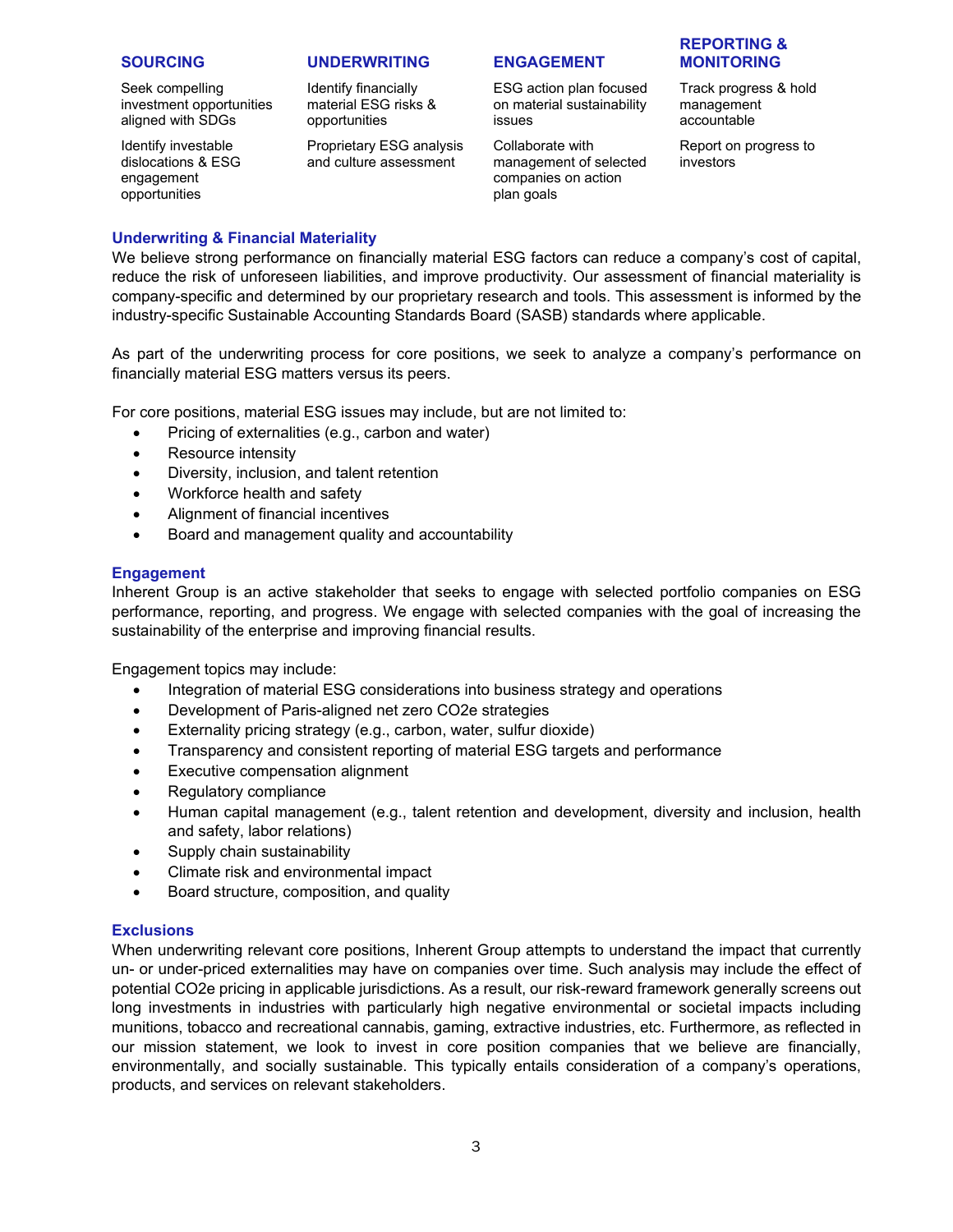In addition, the firm has adopted the Paris Aligned Investment Initiative's policy on coal and tar sands, which reads as follows: "It is recommended that investors should not allocate additional capital to companies which are planning or constructing new thermal coal projects and associated infrastructure (power, mining) or taking forward new exploitation of tar sands. Where investors are existing shareholders or bondholders in such companies, they should use active and escalating engagement with the aim of ensuring no new thermal coal generation is developed and no further tar sand resources are exploited, and also that phase out of existing unabated capacity and activity is undertaken in line with net zero pathways. In advocating for these transition plans, investors should recognize the need for a just transition in countries or regions where there is significant economic dependence on thermal coal power or mining."[4](#page-3-0)

#### **Investment Stewardship**

Proxy voting is both a fiduciary responsibility and an opportunity for dialogue with companies. We consider various strategic, operational, financial, and ESG matters, as applicable, when determining how to vote proxies.

We do not use external proxy advisors to guide our voting decisions. We independently determine how to vote each ballot measure. And, when we disagree with management's recommendations, we frequently engage with the company to explain our position.

All proxy voting recommendations are discussed with and approved by the firm's investment committee and votes are recorded in our in-house proxy tracker.

## **HOW WE OPERATE**

Just as we engage with selected companies to improve their ESG performance and aim for net zero emissions in our investment portfolios through NZAM, we also endeavor to lead by example with best-in-class sustainability practices built into firm culture and operations. And we are always looking for ways to improve.

#### **Environmental Impact**

- We measure and offset the firm's operational carbon footprint via CO2e credits.
- We encourage a paperless office, with idea-sharing and meeting documents shared primarily electronically.
- We minimize our waste stream by recycling what we can and we strive to reduce single-use plastic in our office.
- We support select advocacy efforts. For example, we were signatories to the Global Statement to Governments on Climate Change (2018), the CEO letter on Investor Expectations on Climate Lobbying (2019), and the Investor Statement on Coronavirus (2020) and we wrote to the Department of Labor regarding the proposed DOL Employee Benefits Security Administration's rule, Financial Factors in Selecting Plan Investments (Regulatory Identifier Number 1210-AB95), which rule proposed prohibiting ERISA plans from investing in ESG vehicles (2020).

#### **Diversity & Inclusion**

We strive to build a culture of cognitive and cultural diversity that embraces difference and fosters inclusion. We believe that valuing diversity will lead to better investment and business outcomes.

Our commitments include:

- Seeking diverse backgrounds and viewpoints in our hiring and research processes
- Valuing and welcoming the insights of diverse groups; employees are not alienated or excluded because they don't fit a set of cultural norms
- Respectful communication between all employees regardless of title or level
- Prioritizing internship candidates from communities underrepresented in the financial services industry
- Advancing social enterprises in education, the environment, and sustainable investing through Inherent Foundation, which is supported by a portion of the carried interest generated by funds that we manage

<span id="page-3-0"></span> $\overline{\phantom{a}}$ 4 Source: https://www.parisalignedinvestment.org/media/2021/03/PAII-Net-Zero-Investment-Framework\_Implementation-Guide.pdf